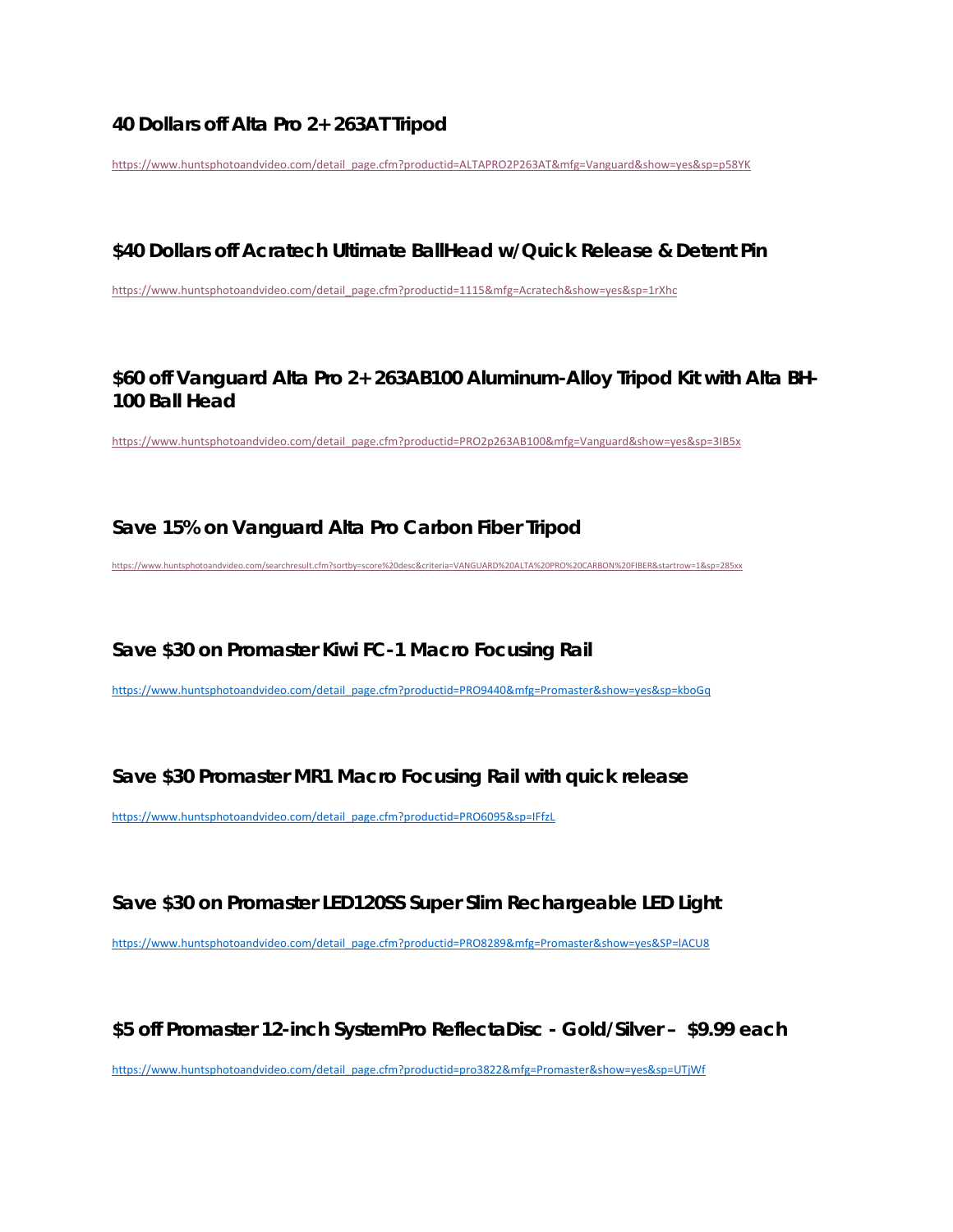**\$5 off Promaster ReflectaDisc 12'' Portable Translucent Diffusion Disc - \$9.99 each**

https://www.huntsphotoandvideo.com/detail\_page.cfm?productid=pro4326&mfg=Promaster&show=yes&sp=nr1oW

**Save 7% off any Wimberly Clamp including PP200 AND PP400**

https://www.huntsphotoandvideo.com/searchresult.cfm?sortby=score%20desc&criteria=WIMBERLY%20PLAMP&startrow=1&SP=eFORt

### **10% off new the Hoodman Loupes. (one link for both loupes)**

https://www.huntsphotoandvideo.com/searchresult.cfm?sortby=score&criteria=wblist%20h32mb%20h30mb&startrow=1&sp=YD4Fd

## **5% off YongNuo YN-14EX TTL Macro Ring Lite Flash Light (Canon EOS Compatible)**

https://www.huntsphotoandvideo.com/detail\_page.cfm?productid=YN14EXC&sp=mPjEC

# **20% off Promaster RL100 LED Macro Ring Light**

https://www.huntsphotoandvideo.com/detail\_page.cfm?productid=PRO1888&mfg=Promaster&show=yes&sp=HiUfo

# **\$25 off Promaster Automatic Extension Tube Set (Nikon or Canon mount)**

https://www.huntsphotoandvideo.com/searchresult.cfm?sortby=score%20desc&criteria=WBLIST%20PRO5440%20PRO2045&startrow=17&sp=YyUjW

### **\$40 off Promaster 1853 Extension Tube Set for Micro 4/3**

https://www.huntsphotoandvideo.com/detail\_page.cfm?productid=PRO1846&mfg=Promaster&show=yes&sp=yUevZ

**10% off any mount Lensbaby Velvet 56 Lens**